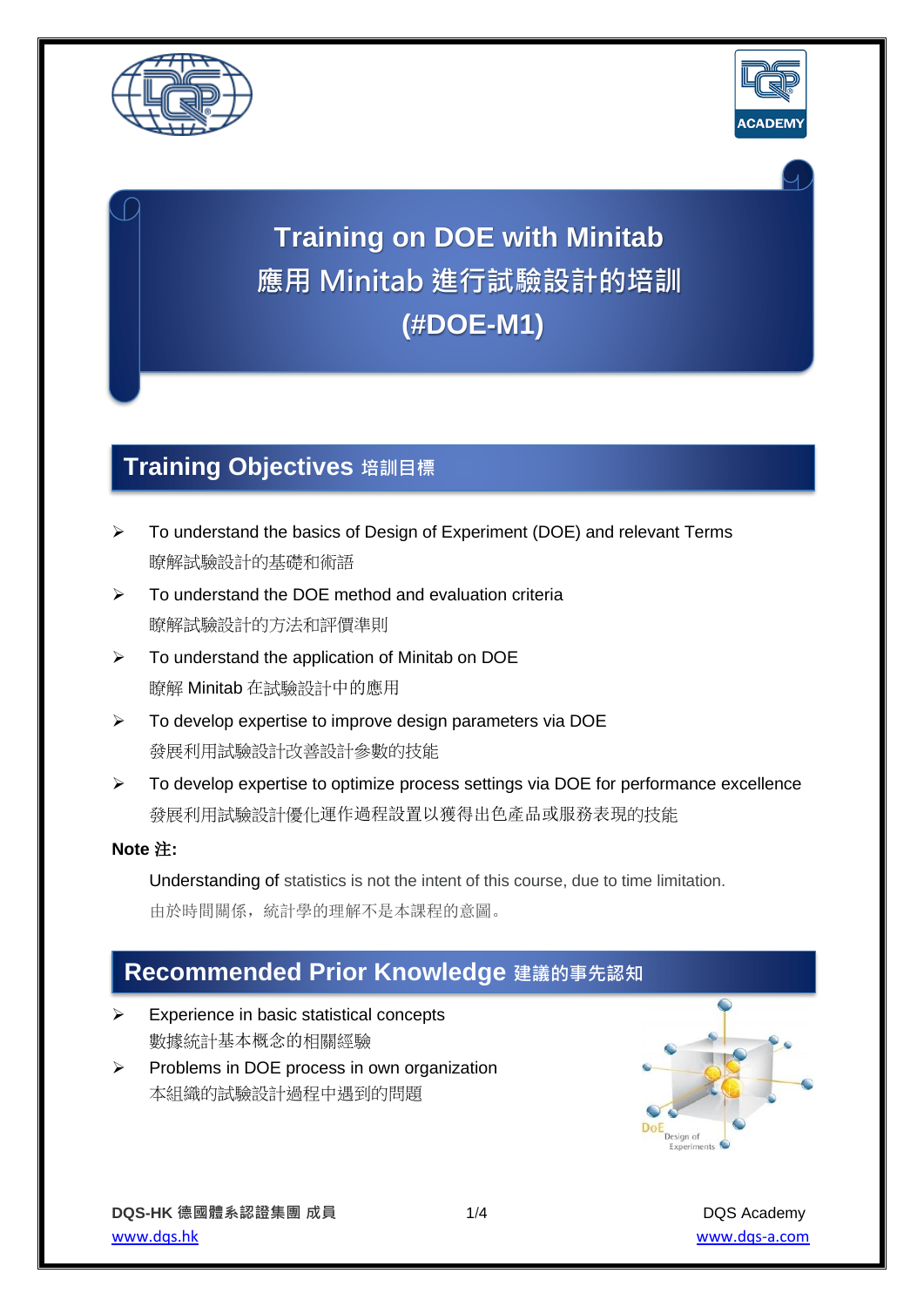



### **Suitable for 培訓對象**

- ➢ Design or Manufacture engineers/technicians, product or service Engineers、Auditors, 6-Sigma Implementers, MR, Managers, Experts in design or quality related field. 設計或製造工程師/技術員、產品或服務質量工程師、審核員、六西格瑪推行者、管理者 代表、經理、設計或質量管理領域相關的專業人仕
- ➢ Persons seeking career opportunities in quality management field. 尋找與質量管理領域相關的就業機會的人仕

*Keep learning. Be outstanding!*



## <mark>| Training Approach</mark> 培訓形式

- ➢ Lecturing by tutor 講師面授
- **▶ Exercises (individual or by team)** 練習 (個人或小組)
- ➢ Workshops 討論演練
- **▶ Materials and Lecturing in Chinese** 培訓資料和授課語言爲中文
- ➢ Tutor: Experienced Trainer with QMS Auditor Qualification 講師: 經驗豐富的具備品質管理體系審核員資格的培訓師

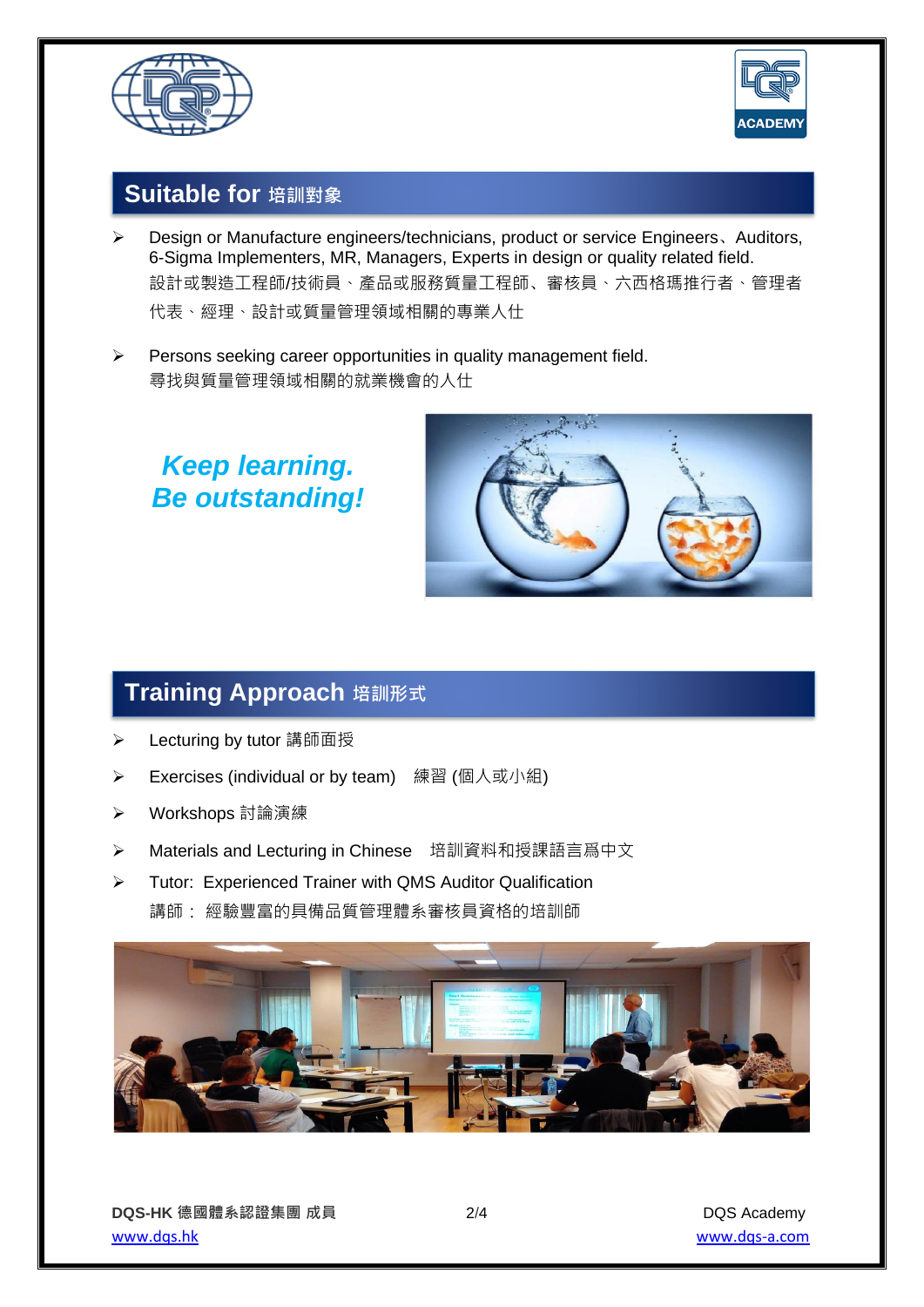



# **Course Agenda 課程安排 1 DAY** 天

| Day $\boxminus$<br>程 | Items 項目                                                                                                                                                                                                                                                                                                                                                                  | <b>Evaluation</b><br>評估                  |
|----------------------|---------------------------------------------------------------------------------------------------------------------------------------------------------------------------------------------------------------------------------------------------------------------------------------------------------------------------------------------------------------------------|------------------------------------------|
| Part 1               | • Forewords 前言<br>• Basics and Terms of DOE 試驗設計的基礎和術語<br>• Full factorial experimental design 全因子試驗設計<br>• Fractional factorial experimental design 部分因子試驗設計<br>• DOE with Minitab 應用 Minitab 進行試驗設計<br>• Regression equation  回歸方程<br>• Residual analysis    殘差分析<br>• Blocks and Center Points 分區和中心點<br>• Parameters optimization 参數優化<br>・Workshops 討論演練<br>• Q&A 問答 | Participation<br><b>Required</b><br>要求參與 |
| Part 2               | • Evaluation<br>測評                                                                                                                                                                                                                                                                                                                                                        | $>= 60%$<br>in score                     |